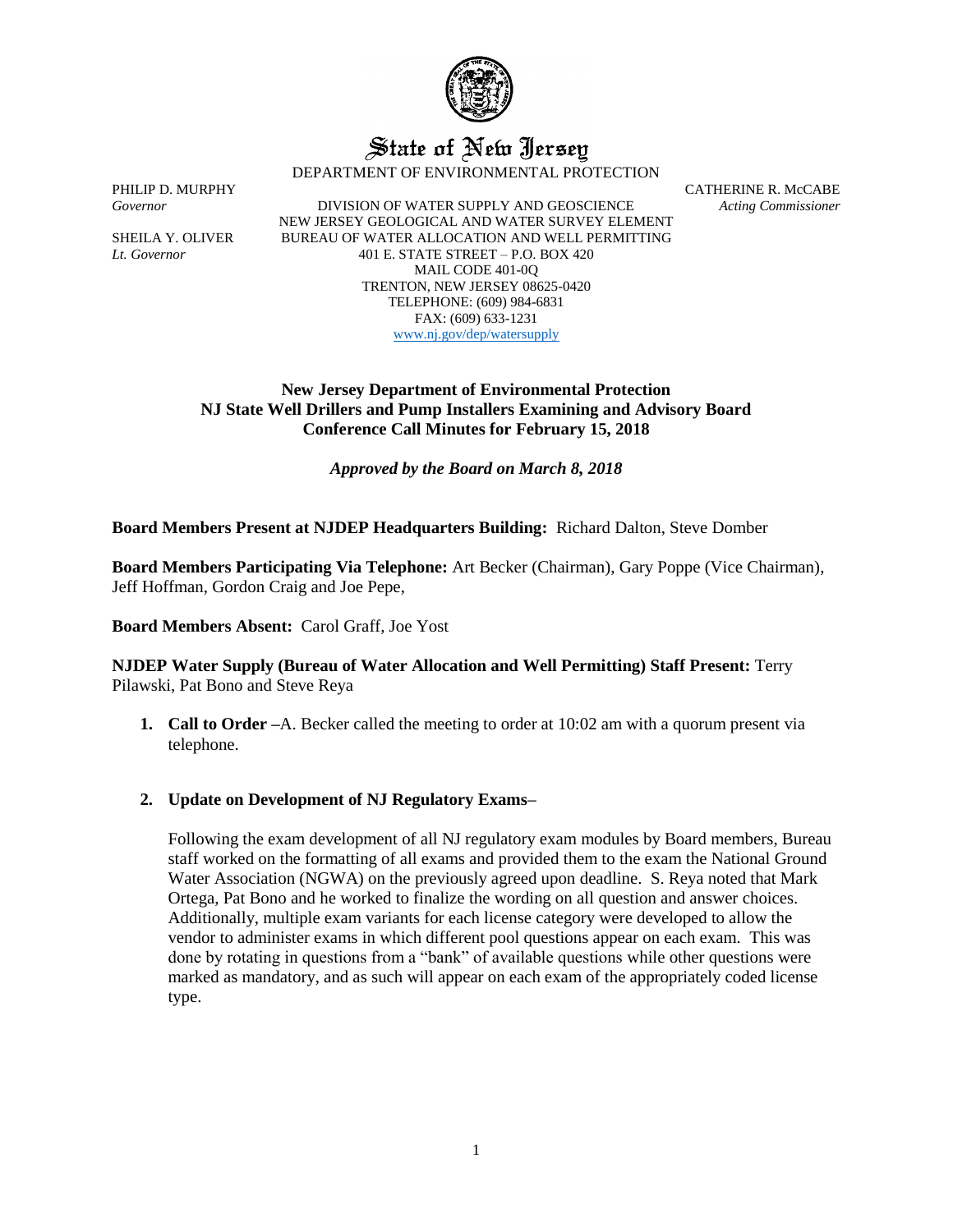On February 12, 2018 the Department sent NGWA eight (8) licensing exams, of which there where between two (2) and four (4) versions of each exam. The following was provided to NGWA:

Master well driller – four  $(4)$  versions Journeyman – three  $(3)$  versions Journeyman (Class B) – four (4) versions Environmental Resource & Geotechnical driller – three  $(3)$  versions Elevator borehole driller – two (2) versions Dewatering well driller – two (2) versions, Vertical closed loop geothermal driller – two (2) versions Pump Installer – three  $(3)$  versions

The anticipated date for when the new exams will be offered to license candidates is late-April/early May of 2018.

P. Bono noted that the agreement containing the project scope of work and associated financial aspects of the agreement is nearly finalized. She expects that it will be completed and signed by representatives for both parties in the next few weeks.

### **3. Examination and Continuing Education Program Manager-**

**A motion that the National Ground Water Association (NGWA) be selected by the Department as the Examination and Continuing Education Program Manager was made by S. Domber, seconded by R. Dalton and approved unanimously.** As noted previously, the initial phase (examination) is currently being developed for implementation within the next few months.

### **4. Potential License Applicant Issue-**

Board members questioned a license applicant requirement prescribed by section 1.8 of the recently amended well rules, N.J.A.C. 7:9D, which states that that the certification exams obtained for NJ licensure must be passed within two (2) years of the application date. A potential issue with this limitation was noted. The initial intent in drafting the rules was that the chosen examination and CEP manager would be the National Ground Water Association (NGWA), as that is the nationally recognized group that has administered technical exams for the well drilling and pump installation for many years. As has been discussed over several years at Board meetings, the existing NGWA technical exams are currently utilized by a number of other states' licensing programs and is the only nationally recognized program in the industry. The Department/Board's intent was like that of other states in that the existing technical exams would be utilized for the technical topics of which license applicants must demonstrate competency. For NJ license applicants, however, those exams would also be supplemented with NJ regulatory exams for each license type, which would all be developed by the Board. This would ensure knowledge of regulatory requirements specific to NJ.

Board members noted that individuals who hold a valid NGWA well driller (CWD) or pump installer (PI) certification that is current with NGWA would have had to obtain continuing education credits every year since passing the certification exam(s). Board members questioned whether such individuals would essentially be exempt from the two (2) year window because they have current/valid certifications. The argument was made that these individuals should be in a different class from those who may have passed an exam many years ago and failed to remain current with the industry by demonstrating the completion of continuing education credits